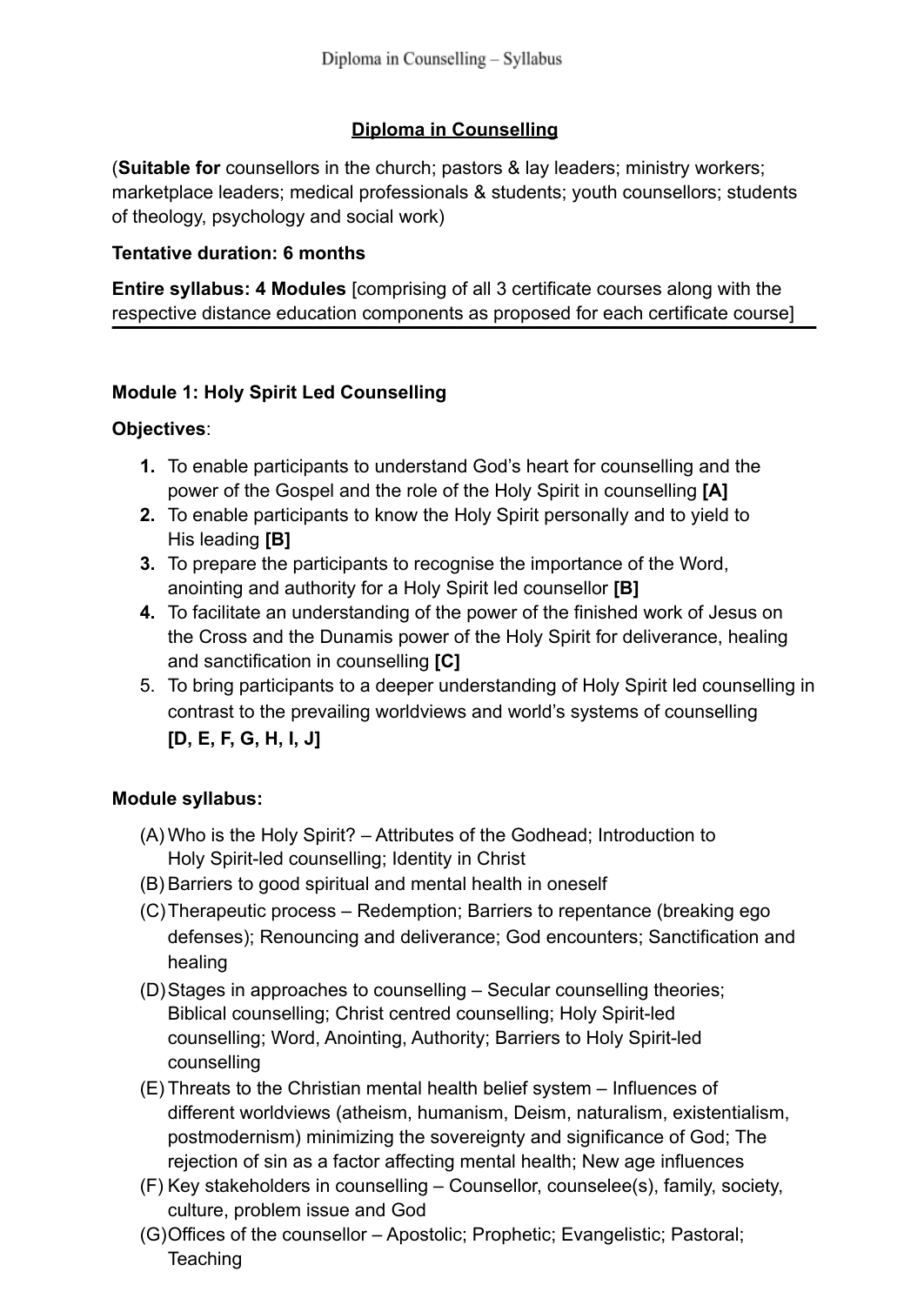- (H)Gifts desirable for a Holy Spirit-led counsellor Word of wisdom; Word of knowledge; Discernment of spirits; Gift of faith; Gift of healing; Working of miracles; Gift of prophecy
- (I) Positions of the Holy Spirit-led counsellor; Counsellor as intercessor; Counsellor as warrior; Counsellor as deliverer; Counsellor as reconciler
- (J) Desirable counselling skills Empathy with discernment; Genuineness without emotional entanglement; Holy Spirit-led directiveness and assertiveness – Understanding the spiritual authority of the Counsellor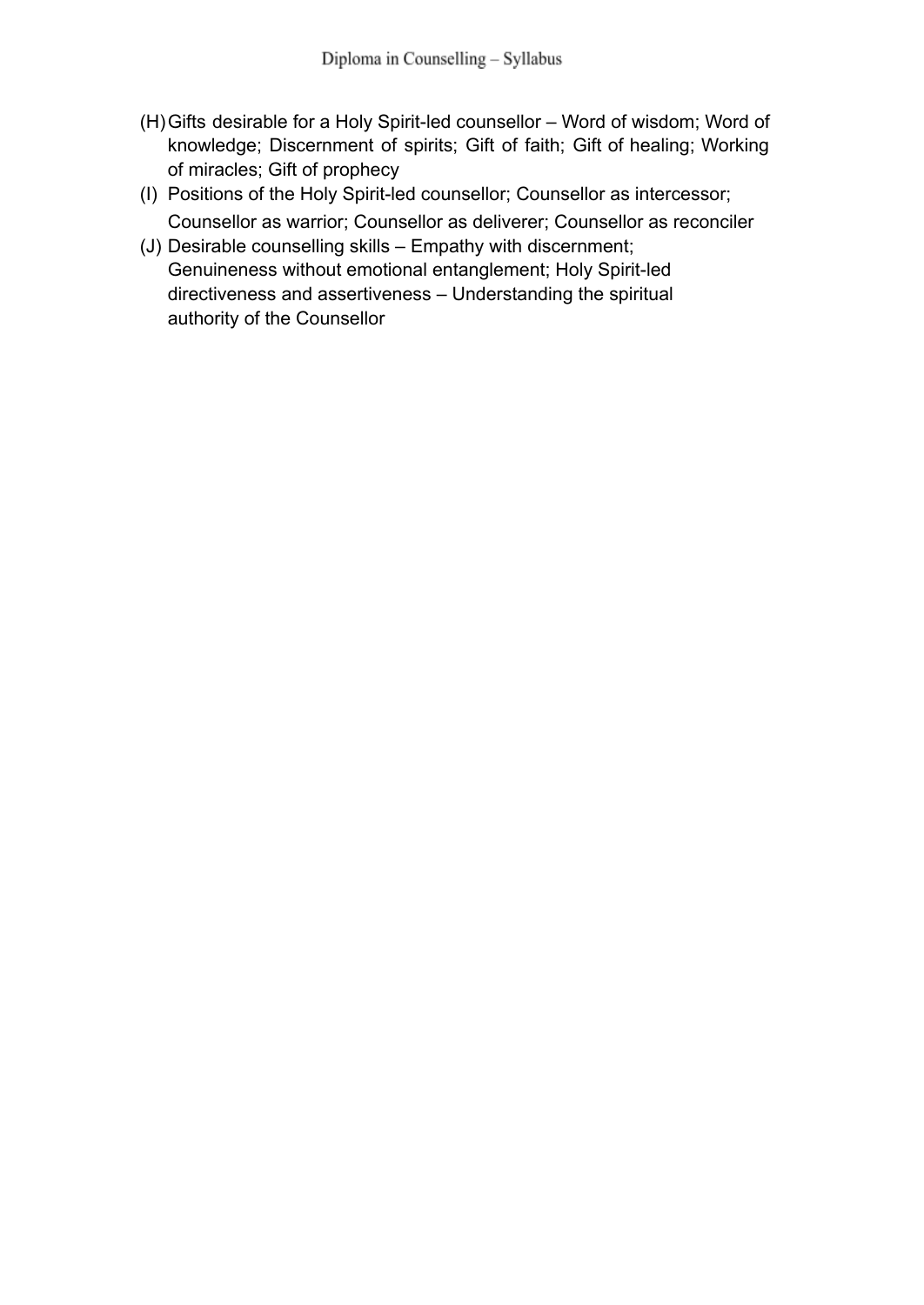# **Module 2: Youth and School Counselling**

### **Objectives**:

- **1.** To facilitate the understanding of adolescent and youth issues by using a psycho-spiritual approach **[Unit 1]**
- **2.** To enable participants to have an understanding of sexuality related issues in adolescence **[Unit 1]**
- **3.** To provide participants with an understanding of psychological counselling issues **[Unit 1]**
- **4.** To provide participants with an understanding of spiritual issues that need counselling intervention **[Unit 1]**
- **5.** To enable participants to lead youth into redemption, sanctification, deliverance and healing **[Unit 1]**
- **6.** To train participants in the provision of value education classes revolving around heart and soul issues, gender identity, conscience and emotional development **[Unit 2]**

### **Module syllabus:**

# **Unit 1**: **Understanding Adolescent and Youth Issues from a Psycho-Spiritual Approach – Pyramid**

- (A) Sexuality issues: Biblical understanding of sexuality; Broken sexuality; Types of broken sexuality; Relationships; soul-ties
- (B) Perversion of sexuality Counterfeit sexuality; Perversion in sexuality; Definition and process; Strongholds and sexual orientation disorders; Counterfeit heart; Consequences; Depraved mind; Dead emotions/conscience; Deviant behaviours; Deceptive spirits; Conflict in the spiritual
- (C)Sanctification of sexuality
- (D)Common issues of adolescence and youth Dealing with Behavioural Problems - Bullying; Aggression; Fear; Rejection; Alcohol and drug use; Violence; Stealing; Lying; Manipulative behaviour; Vulgarity; Rebellion against authority; Internet addiction and gaming disorder; suicidal intent
- (E) Dealing with Psychological Disorders Depression; Phobias Specific phobias and fears; Psychosis; Suicide/self-harm; Trauma/grief; Mood swings; Conduct disorder; Maladaptive personality traits
- (F) Spirituality Issues Occult experience; Bitterness; Bondages; Fantasy; **Nightmares**
- (G)Altered sexual orientation Towards Self, Same sex, Children, Family; Wandering eyes; Symptoms and consequences Sexuality made righteous; God-ordained sexual orientation

## **Unit 2: Value Education**

- (A) Introduction to Sowing Good Seeds
- (B) Grade 1 and 2 Original created state of gender Nature, value, importance; Gender identity – Design and differentiation; Acceptance and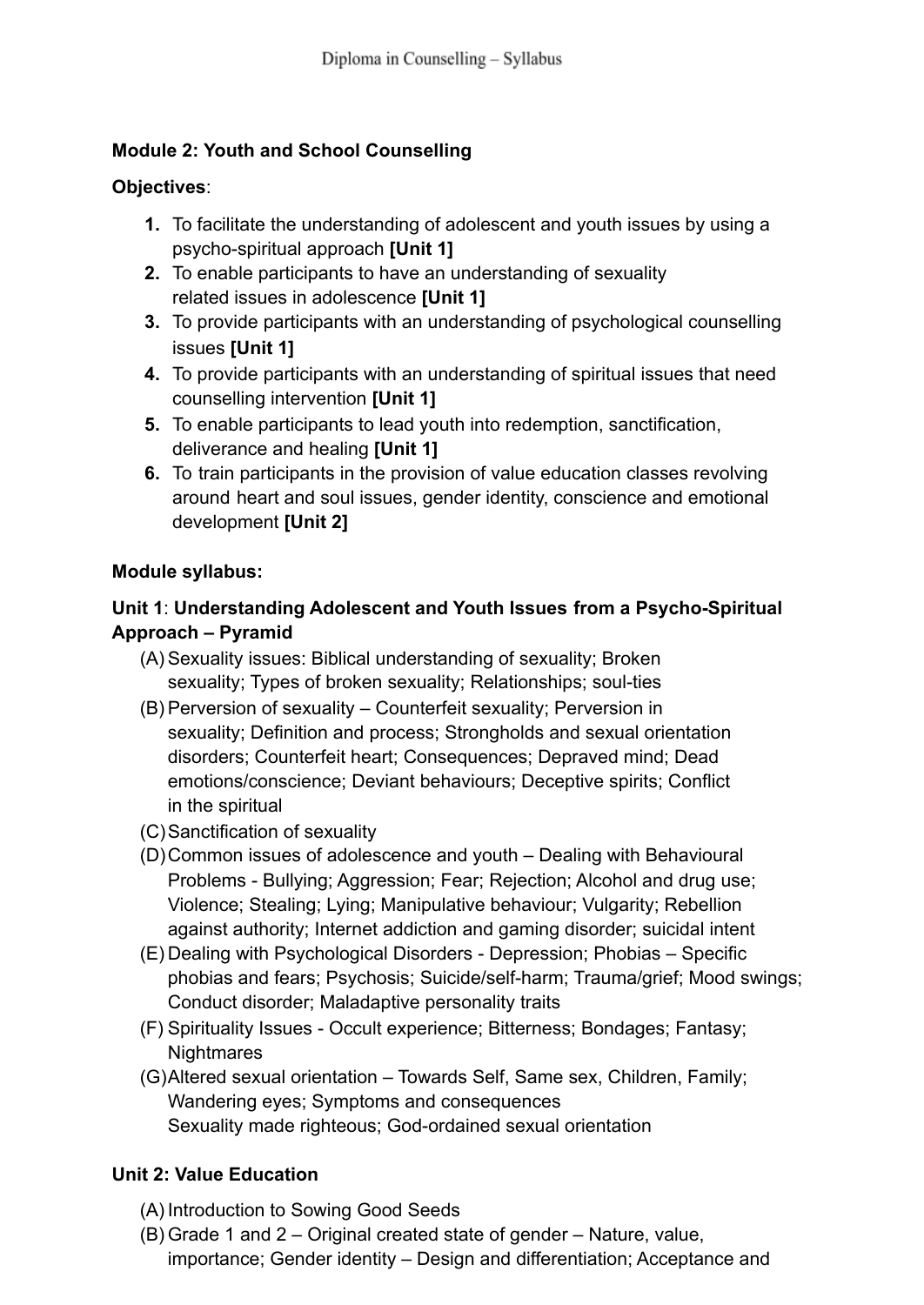equality

- (C)Conscience development and dulling Preservation and strengthening of conscience
- (D)Tripartite nature Understanding sensory organs; Good touch and bad touch; Understanding the soul and inner strength; Soul-ties; Ego defences; Direction, character and preservation of boyhood and girlhood; Responses to defilement; Differentiation between defiled and undefiled inner state; Assertiveness training; Commitment to preserving original state; Chastity and virtue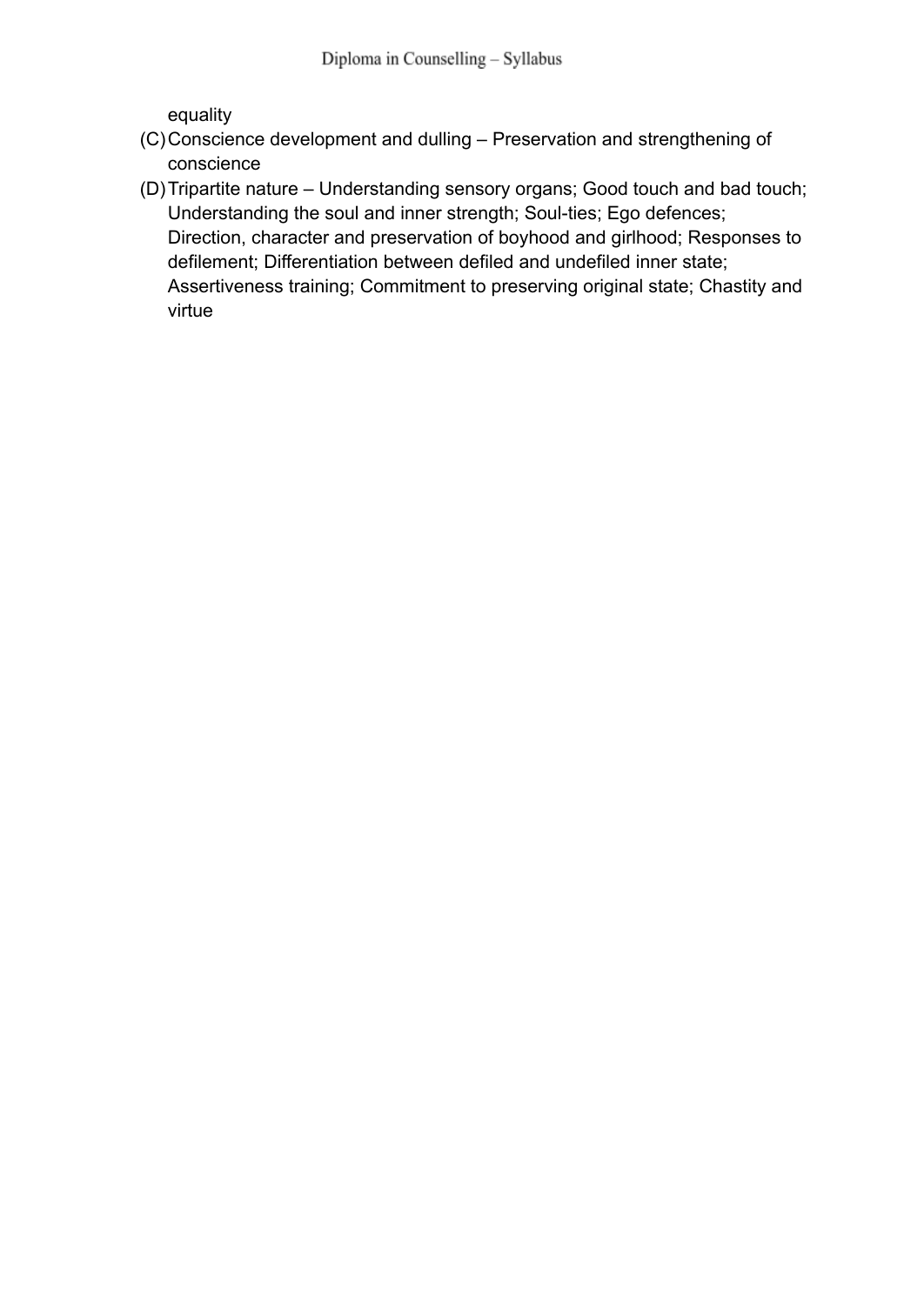### **Module 3: Marriage Counselling**

#### **Objectives**:

- **1.** To enable participants to understand God's heart for marriage as in Genesis 1-2
- **2.** To comprehend the fallen or broken state of marriage from a Biblical standpoint **[Unit 1]**
- **3.** To provide participants with a conceptual understanding of pre-marital and marital counselling **[Units 2, 3]**
- **4.** To enable the participants to recognise the consequences of sin on marriage within a Biblical framework **[Units 1-3]**
- **5.** To prepare participants to counsel any individual or couple with problems or issues in marriage or sin in sexuality **[Units 1-2]**
- **6.** To equip participants with an understanding of the parameters of mental health counselling for marriage and sexuality issues **[Unit 1-2]**

### **Module syllabus:**

### **Unit 1: Marriage Counselling**

- (A) Foundational framework of the original blueprint; Fallout of sin on the blueprint
- (B) A fallen marriage Sensual dungeon marriages; Marriages in bondage; Stolen, Killed and Destroyed Marriages
- (C)Marriage states Desecrated marriage, Wounded marriage, Accommodating marriage, Compartmentalised marriage; Glorious marriage
- (D)Stolen, killed and destroyed marriages Substitute relationships, violence and abuse, role reversal, diffused authority structure, platonic schisms, incompatibility, secrecy and private space, materialism, deceptions, spiritual adultery
- (E) Rulers/ powers over marriage Money and mammon; Addictions; Immorality; Perversion; Cultural mores; Self and ego; Work and obsessions; Satanic strongholds
- (F) Mental health symptoms in marriage counselling Depression (Grief, Postpartum, Wounded); Suspicion; Suicide intent; Psychosis
- (G)Redemption and Healing of marriage –Redemption of stolen, killed and destroyed marriages
- (H)New Covenant marriage –Ushering powerhouse home
- (I) The Holy Spirit in marriage; Power of faith and vision

## **Unit 2: Marriage and Sexuality and Holiness Counselling**

- (A) Types of defiled sexuality Diseased sexuality, Wounded sexuality, Lost, Aborted, Marred, Suppressed, Dead; Symptoms and consequences; The relationship between defiled sexuality and broken marriages
- (B) Marriage and sexuality; Understanding a Desecrated marriage, Wounded marriage, Accommodating marriage; Compartmentalised marriage
- (C)Redemptive work of Jesus Genealogy of Jesus; Redemption and restoration process; Deliverance and sanctification; Breaking Barriers –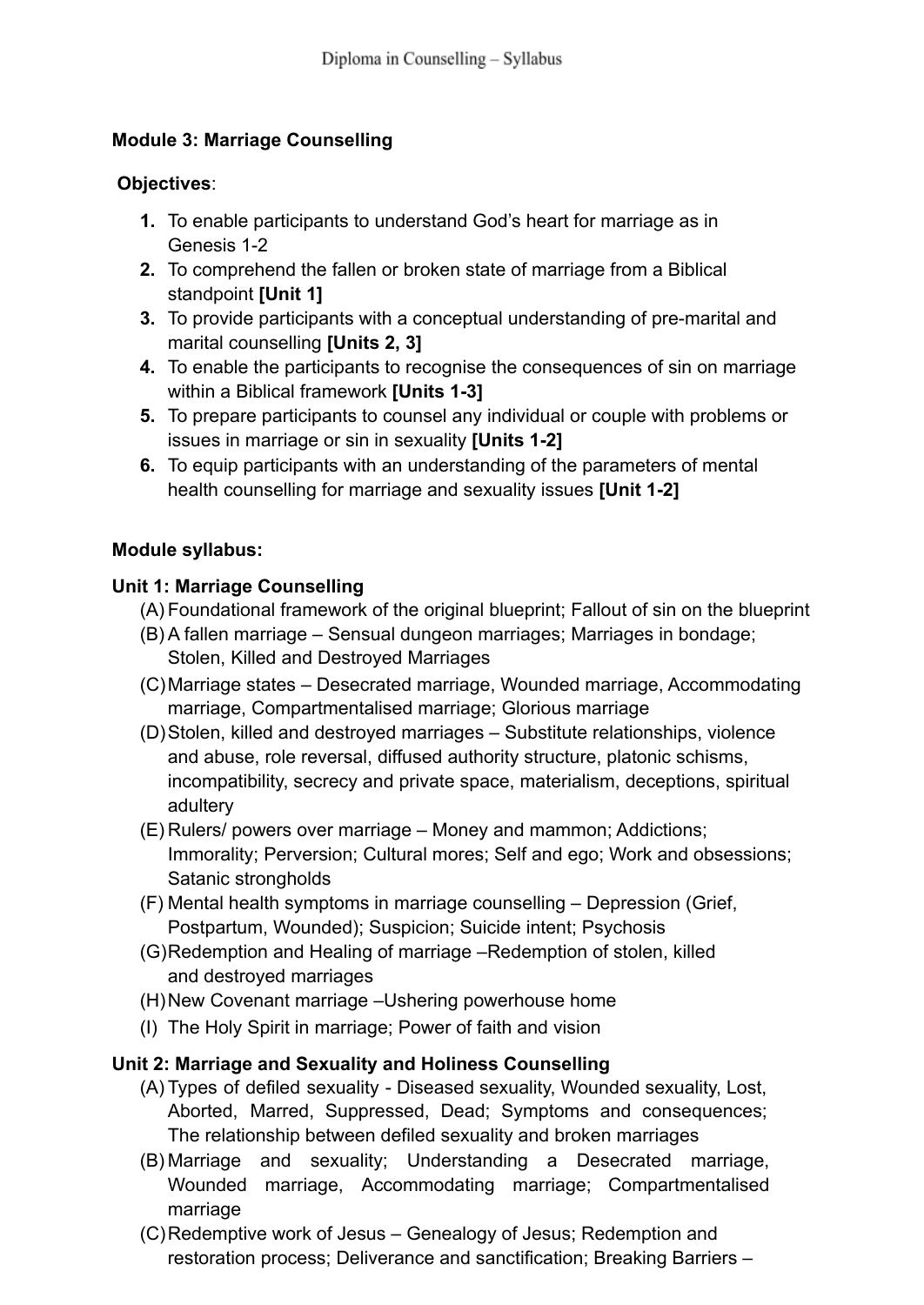Identifying and breaking ego defences

### **Unit 3: Pre-marital Counselling**

- (A) Approaches to counselling Individual/couple counselling; Pre-marital seminars and workshops (Both engaged to be married couples and youth contemplating marriage)
- (B) Dealing with personal "baggage"; Your identity in Christ
- (C)Knowing God's will in marriage; Marriage as covenant in Christ
- (D)Courtship speed breakers
- (E) Intimacy in marriage
- (F) Redeemed roles of husband and wife in marriage